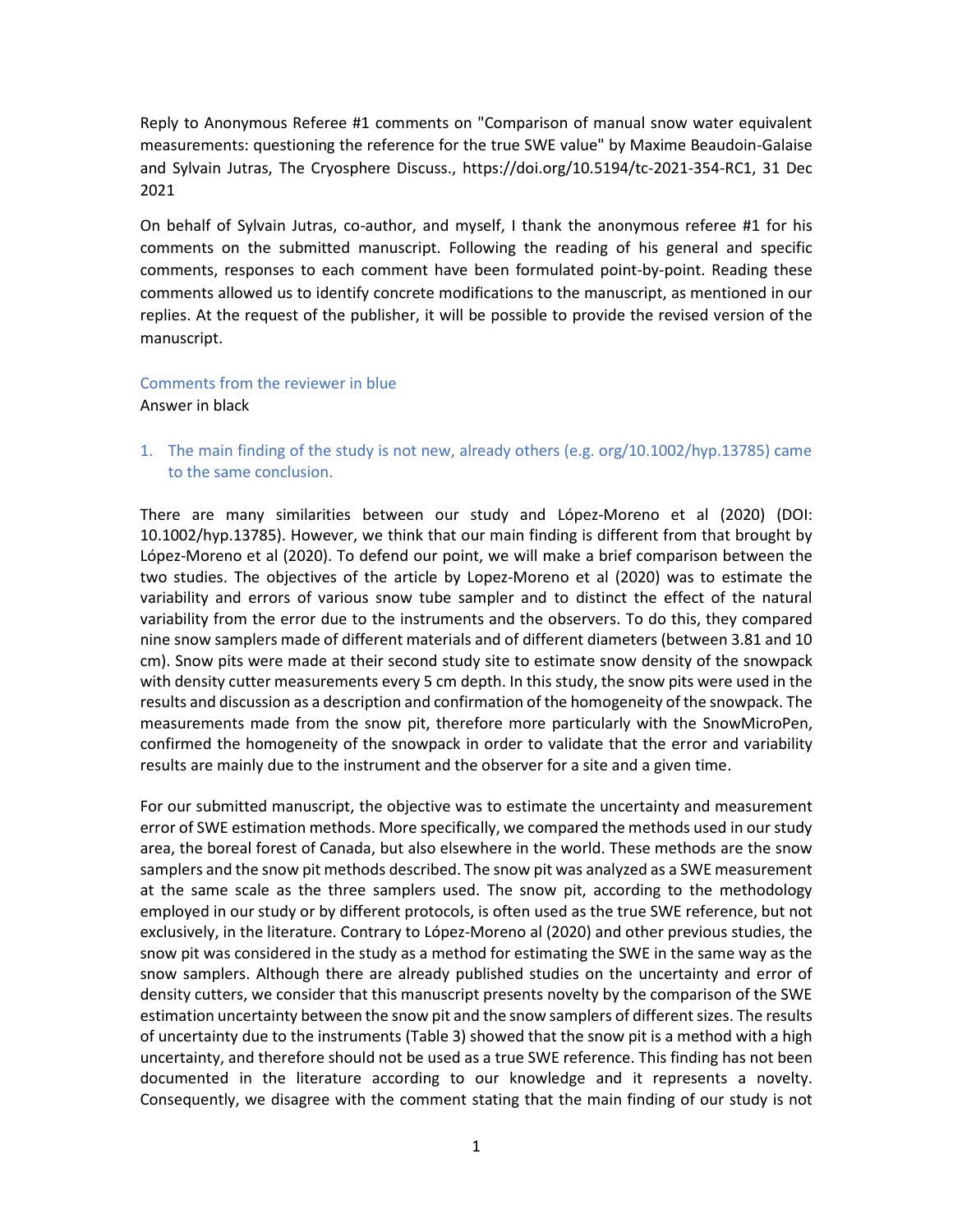new. We do understand that our conclusions about the difference in variability between a small diameter sampler (federal sampler) and large diameter samplers (ULS and HQS) are similar to what was documented by López-Moreno et al (2020). Although the article by López-Moreno et al (2020) is already referenced in our manuscript, a reference has been added to the paragraph to the discussion section (section 4.2; lines 430-447) in order to validate these similar conclusions.

## 2. The authors question, already in the title, the reference for the true SWE by assuming the true SWE is the one undertaken with what they call the snow pit method.

It was not our intention to assume in our title that the snow pit was a reference for the true SWE. In the boreal biome, several measurement methods such as snow samplers can act as a reference for the true SWE. The intention of our title was to highlight our main objective which is to determine, between different manual SWE estimation methods, which is the most appropriate method to be used as a reference for true SWE. As mentioned in our introduction, the snow pit and the snow samplers are different methods used as a reference of the true SWE to validate manual sensors for example. We rather wanted to mention that when several measurements are taken, as for us in our study site or for an organization which wonders which instrument or method used, there is still a question about which is the best method. To our knowledge, we haven't found any publication using a SWE reference, whether it was a snow pit or a snow sampler, where a robust justification of the choice of the method was explained accordingly, based on its uncertainty and measurement error. The reference method is simply stated and used without any further consideration of its uncertainties. Even if the snow pit is often used by default as a reference for the true SWE in articles referring to SWE measurements in boreal and temperate ecosystems, we do not think this implies it in our title. Likewise, our introduction was not written in this sense.

The title was modified to avoid the misinterpretation of our intent (replacing "questioning" by "seeking") and to specify the location where the study is being conducted. This will avoid confusion due to geographical differences in the methods used for SWE estimation.

3. The snow pit method as it was used in this study uses a density cutter of 250 cm<sup>3</sup>. As "prove" for their assumption they reference seven studies, of which only two also used similar-sized density cutters. The other studies did not specify a reference or the size of the cutter used or used a much larger cutter (up to  $3500 \text{ cm}^3$ ).

The purpose of this paragraph in the introduction (lines 60-73) is to document the use of the snow pit as a reference for true SWE in the literature and the density measurement with the density cutter. The seven studies are cited (lines 60-64) to demonstrate that the snow pit has already been used in the literature as a manual SWE measurement reference to evaluate others SWE estimation methods (for a calculation of error for example). In order not to claim that these studies made snow pits with protocols similar to ours, a sentence has been added in this paragraph to clarify it that these studies use a variety of protocols and density cutters for the SWE estimation.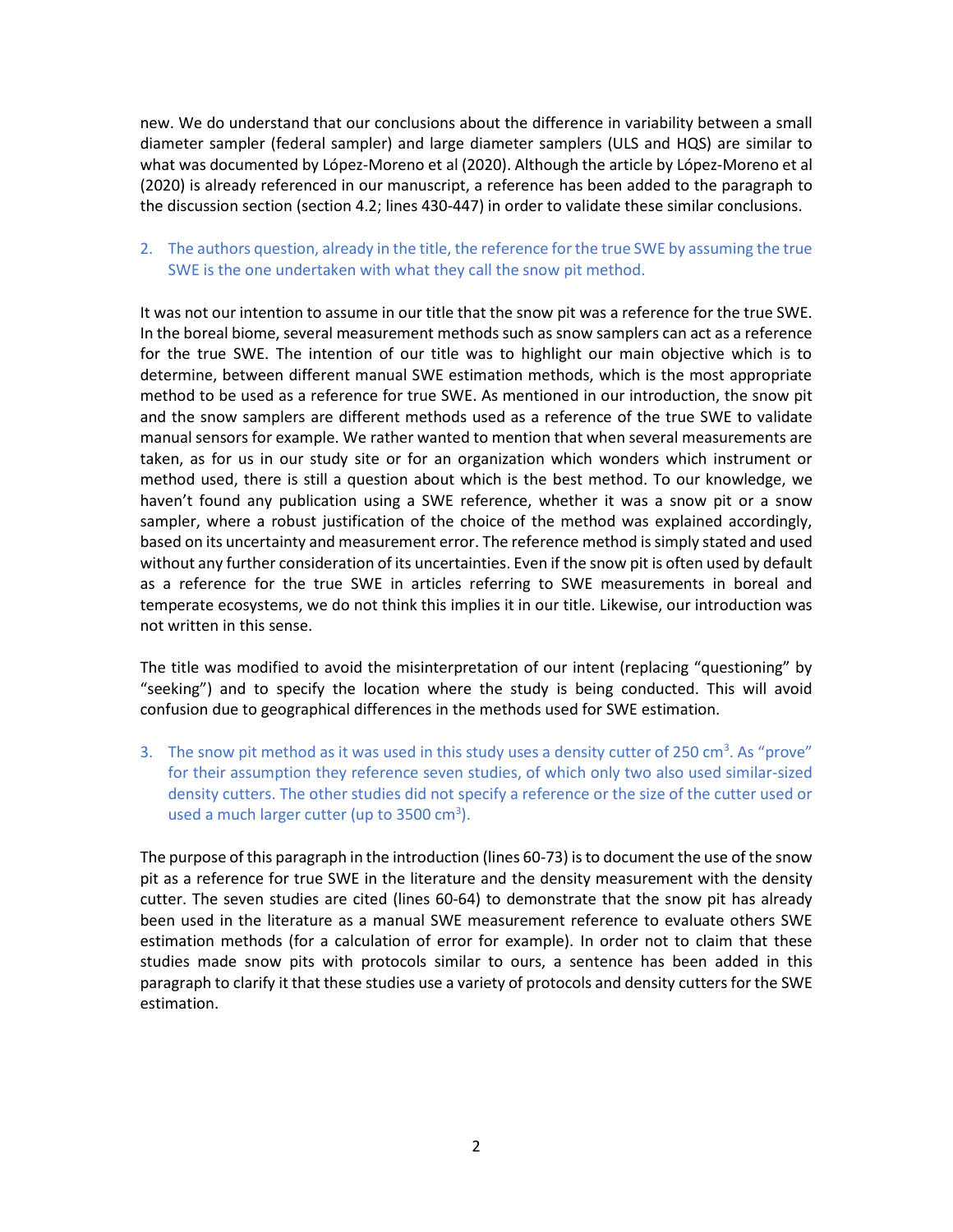4. The volume of the cutter and also its usage horizontally (per layer) or vertically with a plate plays an important role. If used horizontally, as in the current study, the application in a continuous manner is crucial. Sentences like "density measurements were made in each contrasting snow layer that was thicker than 5 cm" leave the impression that these measurements were performed in a subjective manner, which can cause large errors (doi.org/10.5194/tc-10-371-2016) and could explain the partly contrasting results to earlier studies.

Clarifications have been made to the section 2.3 in order to better describe the method and the limits of sampling with the density cutter used. To clarify, the measurements with the density cutter were made for each stratigraphic layer of the snowpack, after a description and delimitation of each snow layer in the snow pit. In our study, we used a wedge cutter, since it is a frequently used tool for snow pit SWE measurements, but according to the method of stratigraphic sampling. The density cutter used has a dimension of 10 cm by 5 cm. The measurement with the density cutter was preferably done vertically, only for snow layer of thickness ≥ 10 cm. On the other hand, for snow layers with a thickness <10 cm and ≥5 cm, the measurement was made horizontally. Thank you for your comment and these clarifications have been added at the beginning of section 2.3. We had only described the type and the volume of the density cutter used, but this additional information appears to be relevant.

In reference to the article by Proksch et al (2016) (DOI: 10.5194/tc-10-371-2016), they used a cylinder cutter for a stratigraphic sampling, while the box and wedge cutters are used for a sampling at a constant vertical resolution. Although the cylinder cutter is the only one used in Proksch et al (2016) for the density measurement per snow layer, it is not inadvisable to use another type there. With a smaller diameter, the cylinder cutter is advantageous in order to allow the measurement of a thinner snow layer, but it is still possible, in our opinion, to estimate the density and the SWE per layer of a snow pit according to our method with a wedge cutter.

5. The authors use the same height (h) in their formula 1 und 2, which is definitely wrong as the height of the sampled core can always be different from the height of the snowpack. One reason that h in formula 1 & 2 is different is given in the study by the fact, that for the HQS "it is necessary to insert a plate in a slot at its base to prevent snow loss", which implicates that not the entire height of the snow pack could be measured.

For formula 1, the reference used and cited (Kinar and Pomeroy, 2015) uses the snow depth for the density calculation. Snow depth is also used for formula 2 according to Pomeroy and Gray (1995). The study by Dixon and Boon (2012) also use the same height, i.e. the snow depth of the snow cover, to calculate the snow density and SWE from a snow tube sampler. This 2-step calculation assumes that the snow sample taken corresponds to the snow depth of the snowpack. If there is a difference between the length of the snow core and the snow depth of the snow cover, we assume that it is due to snow compaction in the tube during sampling. By manipulating the sampler, it is possible to have a compaction of the snow layers, and especially for the layer with lower density. When the sampler is inserted into the snow cover, contact with the ground or with ice or crust layers during its insertion can compact the snow inside the tube. This is a hypothesis brought into the discussion (line 390) to explain the lower snow core length / snow depth average ratio of the federal sampler (SFS). Since it is necessary to remove the SFS from the snow cover before being able to measure the snow core length, it involves additional handling compared to ULS and HQS which can lead to more compaction. Since the snow core cannot be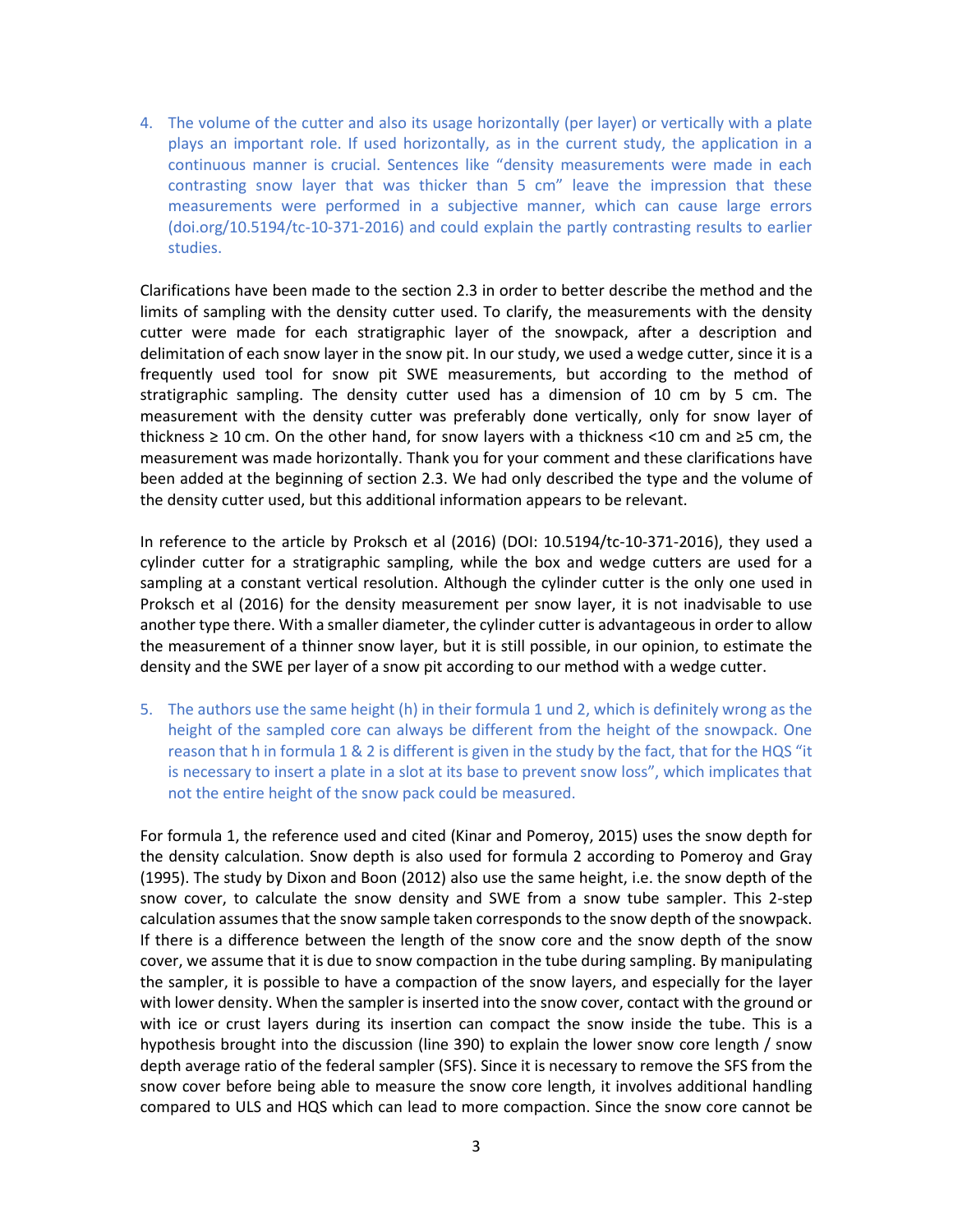seen when inserting the sampler into the snowpack, it is not possible to validate these hypotheses with our methods. As specified in the methodology at lines 162-166, care was taken to ensure that the samplers were sufficiently deep in the ground before removing the corer. It was possible to validate that the entire snowpack was sampled for a valid measurement. In order to avoid overestimating the snow depth, the measurement of the snow depth was noted when the observer perceived that the sampler was in contact with the ground. After the snow depth was noted, the sampler was pushed further into the ground to create a plug (SFS) or before digging down to the ground and doing the following steps (HQS and ULS). Your comment showed a misunderstanding of our protocol du to its lack of clarity, so modifications have been made to section 2.2 (lines 145-149).

6. Since the height of the snow pack, also in a perfect field like the one at NEIGE site, can spatially vary (due to radiation, wind or rain events) it is important to reference the measured density to a fixed snow height or to specify the uncertainty involved by the varying snow height.

Indeed, it would be interesting to document the variability of the snow depth during the measurements. As for SWE, the coefficient of variation (CV) of for each snow sampler were calculated for the snow depth and the snow density. With these new results, a new table was created with the coefficient of variation values of each snow samplers for snow depth, snow density and SWE. For the snow depth, the values are for the SFS, HQS and ULS respectively 2.82 %, 2.23 % and 2.01 %. For the snow density, the values are for the SFS, HQS and ULS respectively 5.16 %, 3.77 % and 3.99 %. the uncertainty CV (%) values in the first line of table 3 have been deleted, since they are been moved to this new table. This new table was numbered table 3, and the numbering of the following ones was shifted accordingly. To illustrate the spatial variability of mean snow depth on the NEIGE site, the average CV of the snow depth from the CV for each measurement day (all methods combined) was calculated. The NEIGE site shows a CV of 3.15 % (± 2.82%). This result has been added to a new subsection 3.1 at the beginning of the results section, discussed in detail at the reply to comment #7. Changes to subsection 2.4.1 (lines 218- 222) have been made to describe these additional calculations in the section Material and methods.

7. There is no information given about the type of snowpack (e.g. typical stratification, mean density) or about the distribution of the measured snow heights.

Compared to similar studies, our data was not taken over a reduced number of days, but over 91 days over 4 years. These weekly measurements made during most of the winter cover a wide variety of conditions, such as during periods of snow accumulation or melting. Initially, we did not think of adding results on the stratification of snow pits, because it is mainly used for estimating the snow density per snow layer. In order to provide a better description of the study site in the results section, a new subsection has been added at the beginning of the results, i.e. section "3.1 Snow Measurements Distribution". The numbering of the other subsections has been shifted. Table 2 and related paragraph (lines 299-304) has been moved to this section. In response to this comment, a new figure with its description have been added following Table 2 and still in the new subsection 3.1. This figure illustrates with three histograms the distribution of the average values of snow depth, snow density and SWE for each measurement day. To avoid duplicating the same results, the average, minimum and maximum SWE values have been deleted from table 2. For each histogram, it has been included the mean value and its standard deviation for snow depth (99 cm  $\pm$  30 cm), snow density (0.298 g cm-3  $\pm$  0.068 g cm-3) and SWE (281 mm  $\pm$  109 mm).